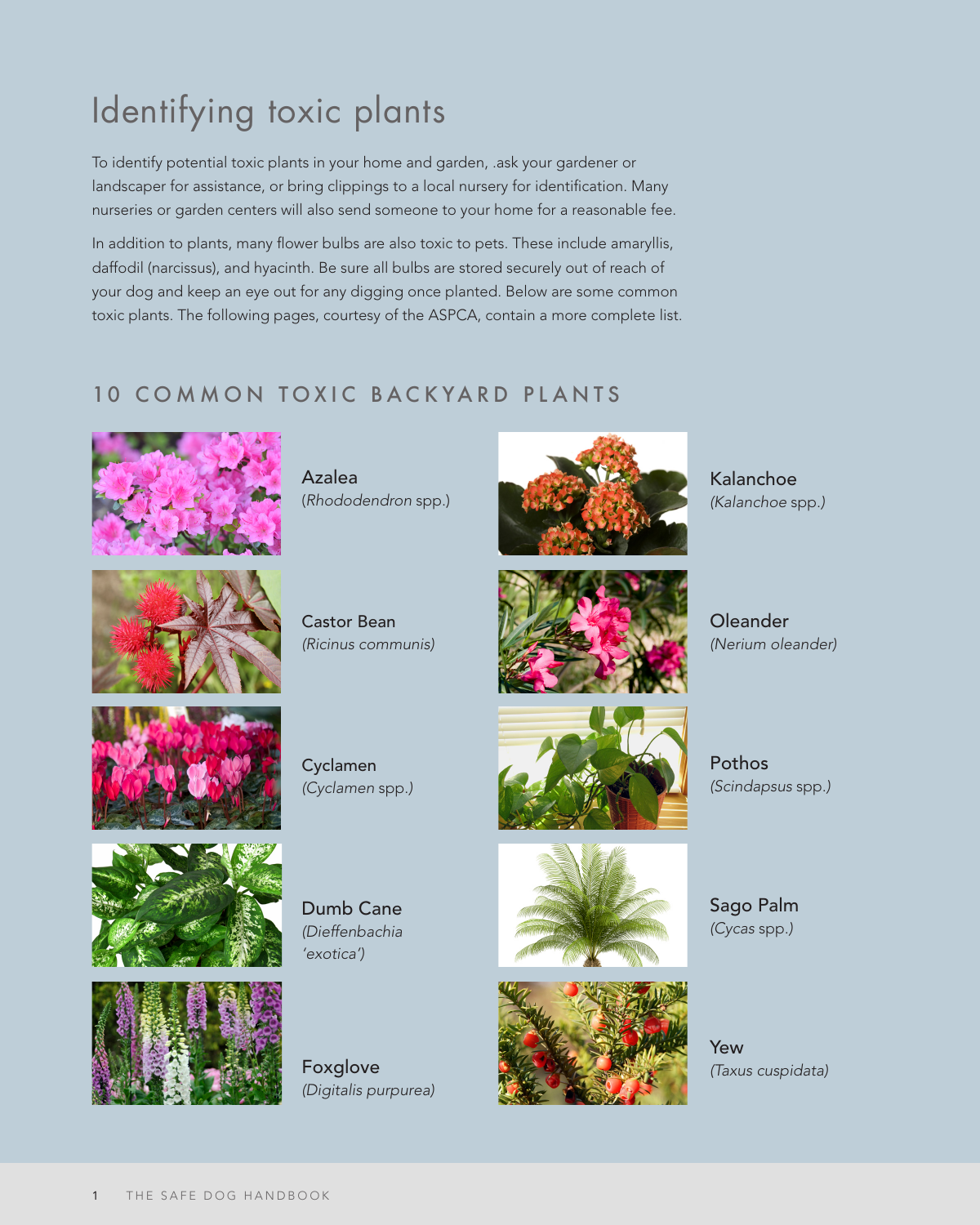This list contains plants that have been reported as having systemic effects on animals and/ or intense effects on the gastrointestinal tract.

Please note that the information contained in this list is not meant to be all inclusive, but rather a compilation of the most frequently encountered plants. If you think that your dog may have ingested a poisonous substance, contact your local veterinarian or 24-hour emergency poison hotline immediately.

| ASPCA Animal Poison Control Center       | Vetfone 24-Hour Helpline:       |
|------------------------------------------|---------------------------------|
| 888.426.4435 (North America; fees apply) | 09065 00 55 00 (UK; fees apply) |

#### COMMON NAME SCIENTIFIC NAME

#### $\Omega$

| Andromeda Japonica Pieris japonica      |  |
|-----------------------------------------|--|
| Asian Lily (Liliaceae)  Lilium asiatica |  |
|                                         |  |
|                                         |  |
| Autumn Crocus Colchicum autumnale       |  |
|                                         |  |
|                                         |  |

#### b

| American Bittersweet Celastrus scandens |  |
|-----------------------------------------|--|
| European Bittersweet  Solanum dulcamara |  |
|                                         |  |
|                                         |  |
|                                         |  |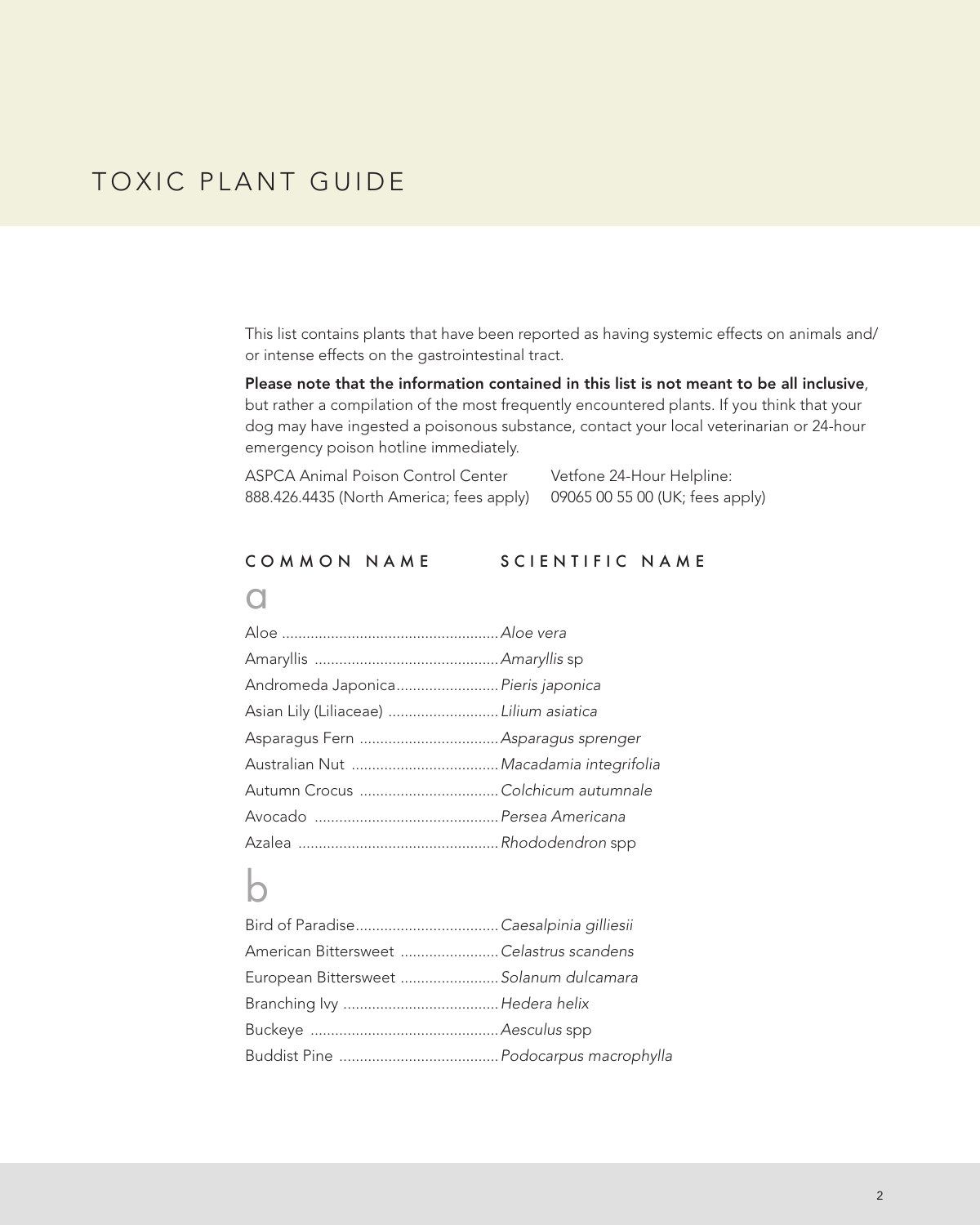### c

| Ceriman (aka Cutleaf Monstera deliciosa<br>Philodendron)  |  |
|-----------------------------------------------------------|--|
| Charming Dieffenbachia  Dieffenbachia amoena              |  |
| Chinaberry Tree  Melia azedarach                          |  |
|                                                           |  |
| Christmas Rose Helleborus niger                           |  |
|                                                           |  |
|                                                           |  |
| (aka Cornstalk Plant)                                     |  |
| Cutleaf Philodendron  Monstera deliciosa<br>(aka Ceriman) |  |
|                                                           |  |
|                                                           |  |
|                                                           |  |

# d

| Deadly Nightshade  Solanum spp<br>(see Nightshade) |  |
|----------------------------------------------------|--|
|                                                    |  |
|                                                    |  |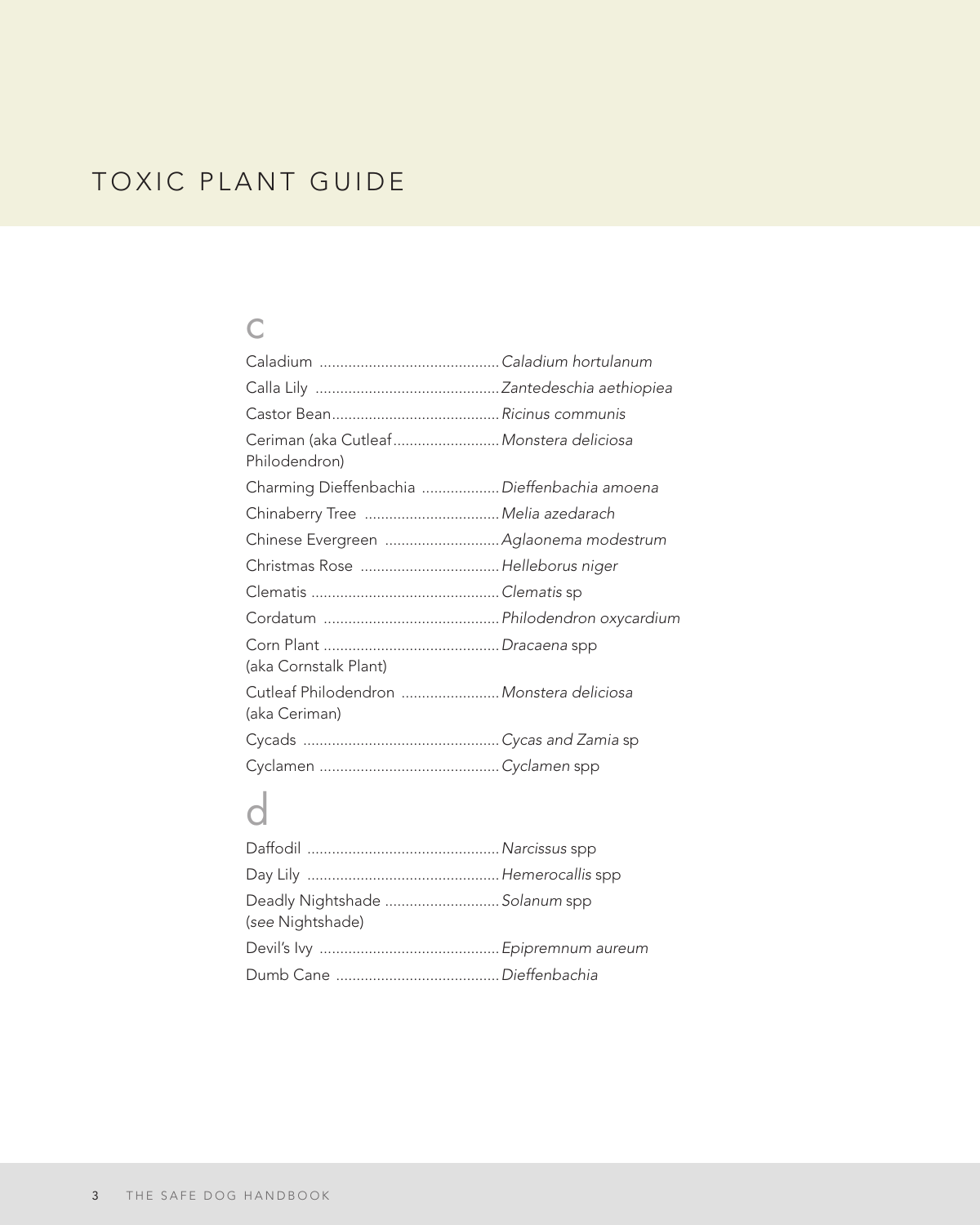#### e

| (aka Emerald Fern) |  |
|--------------------|--|
|                    |  |

# f

| Fiddle-Leaf Philodendron  Philodendron bipennifolium |  |
|------------------------------------------------------|--|
|                                                      |  |
|                                                      |  |
|                                                      |  |
| Fruit Salad Plant  Philodendron pertusum             |  |

### g

| Gold Dieffenbachia  Dieffenbachia picta      |  |
|----------------------------------------------|--|
| Gold Dust Dracaena Dracaena godseffiana      |  |
|                                              |  |
| Green Gold Nephthysis  Syngonium podophyllum |  |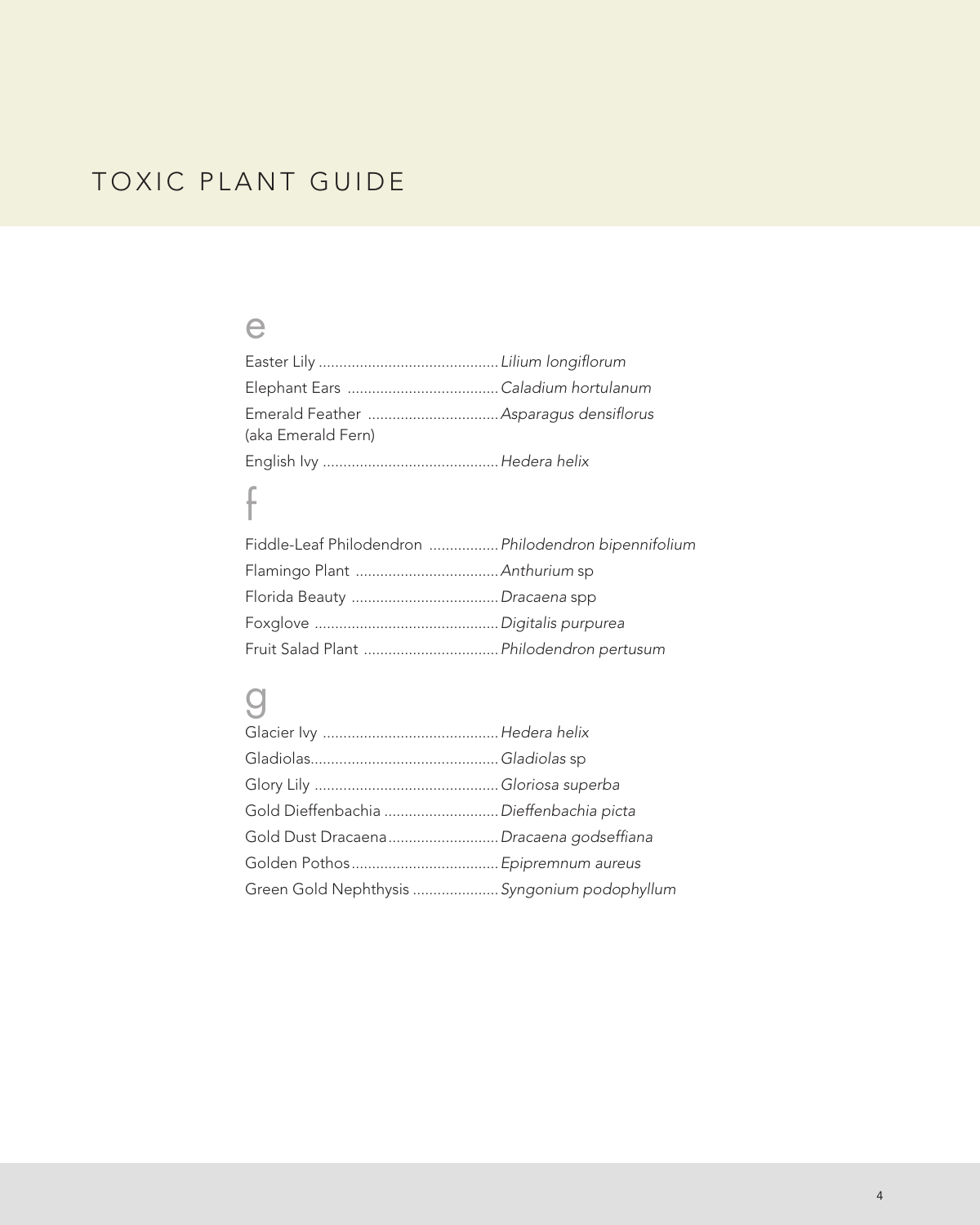## h

| Hahn's self branching English Ivy  Hedera helix   |  |
|---------------------------------------------------|--|
| Heartleaf Philodendron Philodendron oxycardium    |  |
| Heavenly Bamboo  Nandina domestica                |  |
|                                                   |  |
|                                                   |  |
| Horsehead Philodendron Philodendron bipennifolium |  |
| Hurricane Plant  Monstera deliciosa               |  |
|                                                   |  |
|                                                   |  |
|                                                   |  |

Iris.........................................................*Iris* sp

| Japanese Show Lily  Lilium sp           |  |
|-----------------------------------------|--|
| Japanese Yew (aka Yew)  Taxus sp        |  |
| Jerusalem Cherry Solanum pseudocapsicum |  |

## k

l

i

j

Kalanchoe............................................*Kalanchoe* spp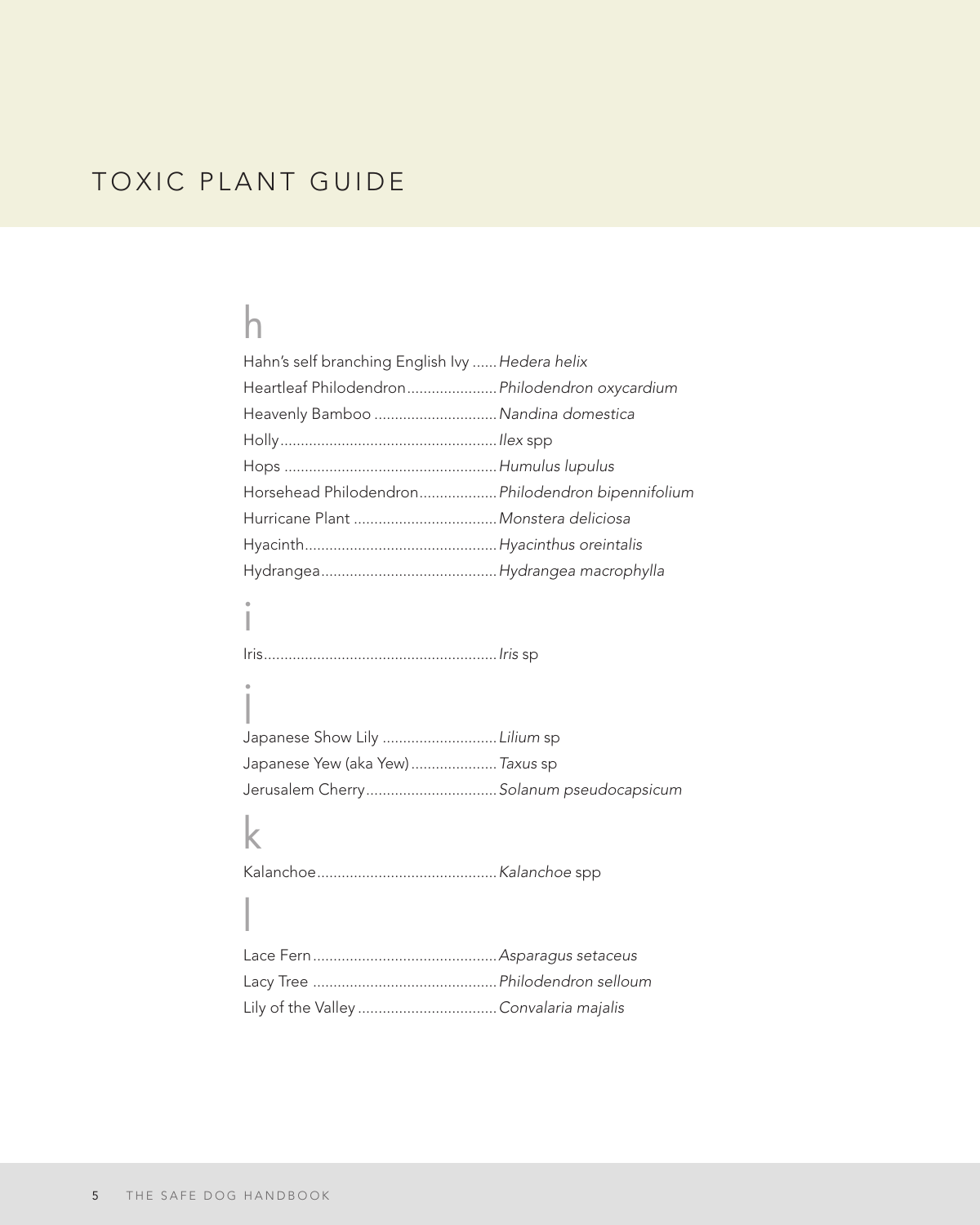## m

| Macadamia Nut  Macadamia integrifolia                   |  |
|---------------------------------------------------------|--|
| Madagascar Dragon Tree  Dracaena marginata              |  |
|                                                         |  |
|                                                         |  |
| Mauna Loa Peace Lily  Spathiphyllum<br>(aka Peace Lily) |  |
| Mexican Breadfruit  Onstera deliciosa                   |  |
| Mistletoe "American"  Phoradendron spp                  |  |
|                                                         |  |
|                                                         |  |
|                                                         |  |

## n

| Needlepoint lvy  Hedera helix |
|-------------------------------|
|                               |
|                               |

### o

| Orange Day Lily  Hemorocallis graminea |  |
|----------------------------------------|--|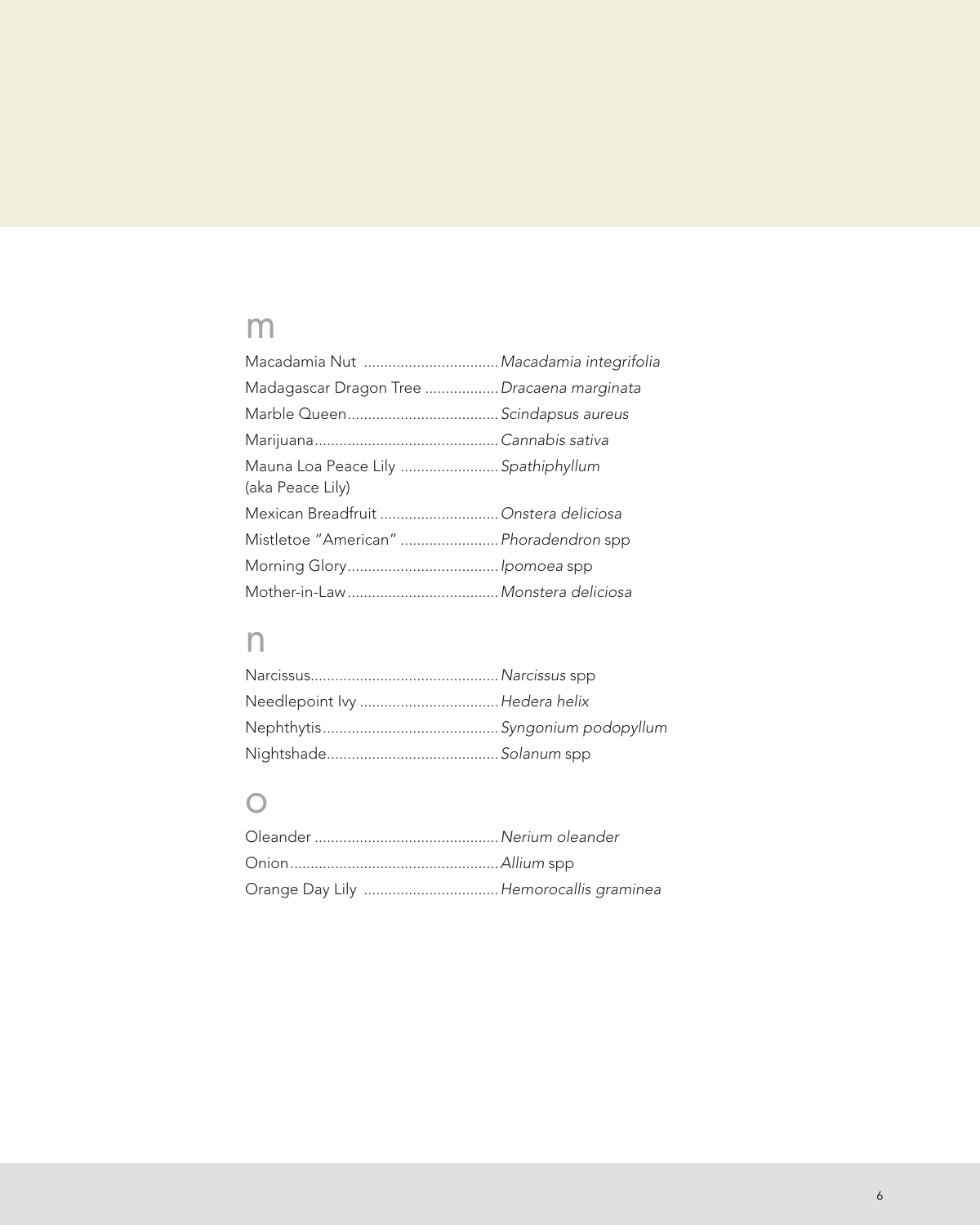### p

| (aka Mauna Loa Peace Lily)              |  |
|-----------------------------------------|--|
| Philodendron Pertusum  Philodendron spp |  |
|                                         |  |
|                                         |  |

### q

Queensland Nut ................................*Macadamia integrifolia*

#### r

| Red-Margined Dracaena  Dracaena marginata |  |
|-------------------------------------------|--|
| (aka Straight-Margined Dracaena)          |  |
|                                           |  |
|                                           |  |
|                                           |  |
|                                           |  |
|                                           |  |

### s

| Saddle Leaf Philodendron  Philodendron selloum |  |
|------------------------------------------------|--|
|                                                |  |
|                                                |  |
|                                                |  |
| Spotted Dumb Cane  Dieffenbachia picta         |  |